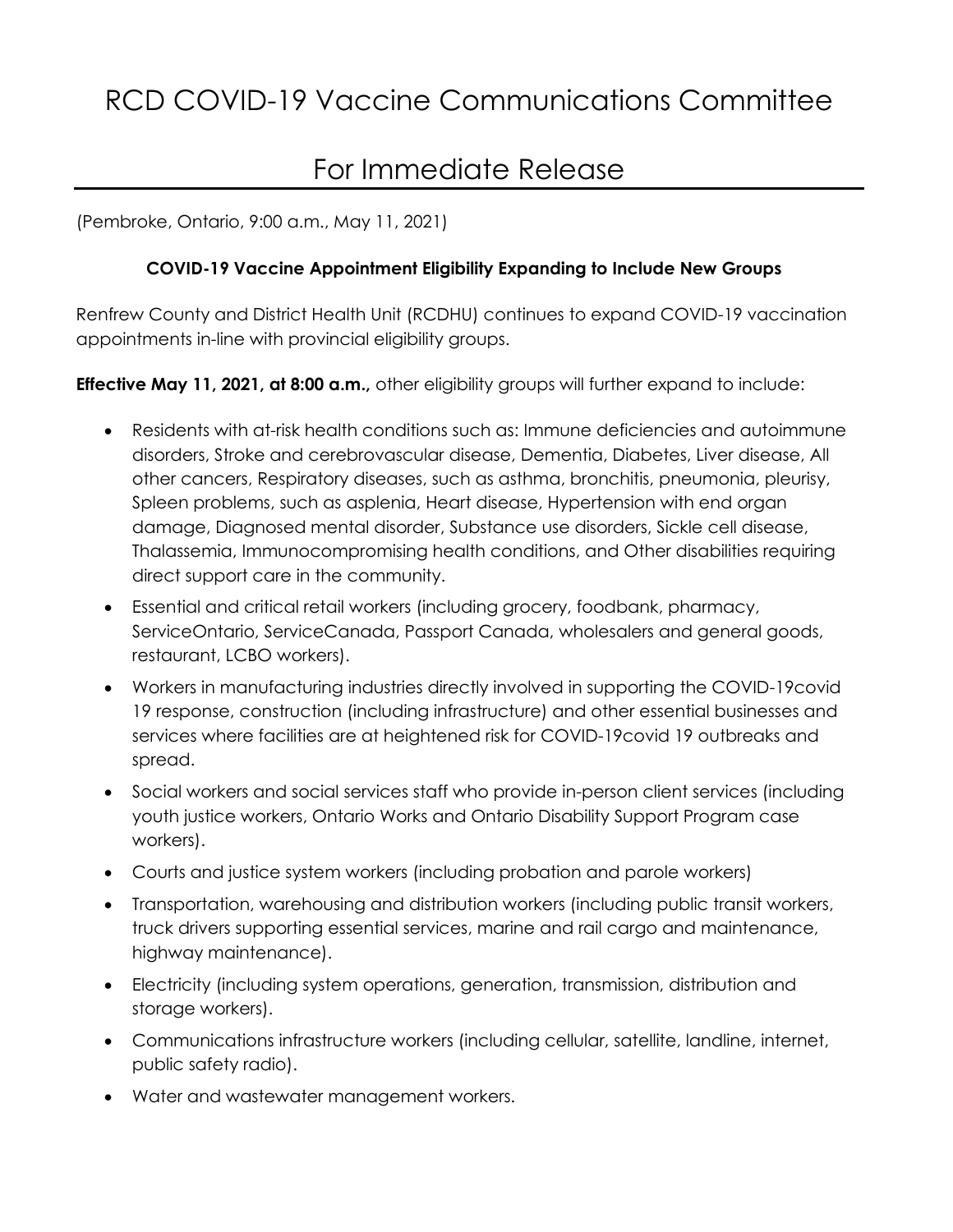- Financial services workers (bank branch staff).
- Veterinarians and veterinary teams.
- Waste management workers.
- Oil and petroleum workers (including petroleum refineries, crude oil and petroleum storage, transmission and distribution, retail sale of fuel).
- Natural gas and propane gas workers (including compression, storage, transmission and distribution of natural gas and propane).
- Mine workers (including those needed to ensure the continued operation of active mines).
- Uranium processing workers (those working in the refining and conversion of uranium and fabrication of fuel for nuclear power plants).

**Effective Thursday, May 13, 2021, at 8:00 a.m.,** eligibility will further expand to include residents in the general population born between 1972 and 1981 (40 to 49 years of age)**.**

Residents are being asked to please register online as this is the fastest way. Individuals are encouraged to ask a family member or friend to assist if they are unable to book online themselves. Please **book only one appointment per person** to ensure that appointments are available to other eligible individuals. **If you book an appointment, please keep it**. If it is critical to change your appointment, **please cancel through the link in the email** you received confirming your appointment.

**ONLY** if a person is unable to register online, they can call RCDHU at 613-735-9724 or 1-800-267- 1097, Ext. 200. Residents are asked to leave <u>one</u> message with their name and phone number, and someone will return their call as soon as possible.

People should contact their primary care provider if they have questions about their eligibility and/or personal health status before they receive the vaccine. Alternatively, those without a primary care provider can contact the Renfrew County Virtual Triage and Assessment Centre (VTAC) (1-844-727-6404) to consult with a family physician.

For a full list of those who are currently eligible to book appointments for COVID-19 vaccinations, residents should visit the [COVID-19 Vaccine Eligibility List.](https://www.rcdhu.com/wp-content/uploads/2021/05/May-05-2021-List-of-Eligibility.pdf) For details specific to vaccination registration and appointments (i.e., what you need to bring), visit the COVID-19 [Vaccination Appointment Checklist.](https://www.rcdhu.com/wp-content/uploads/2021/05/May-05-2021-Appointment-Checklist.pdf)

For more information, visit RCDHU's website at https://www.rcdhu.com/novel-coronaviruscovid-19-2/ or call 613-732-3629 or 1-800-267-1097.

- 30 -

## **Committee Spokesperson: Carolyn Levesque**

Public Affairs and Communications Coordinator